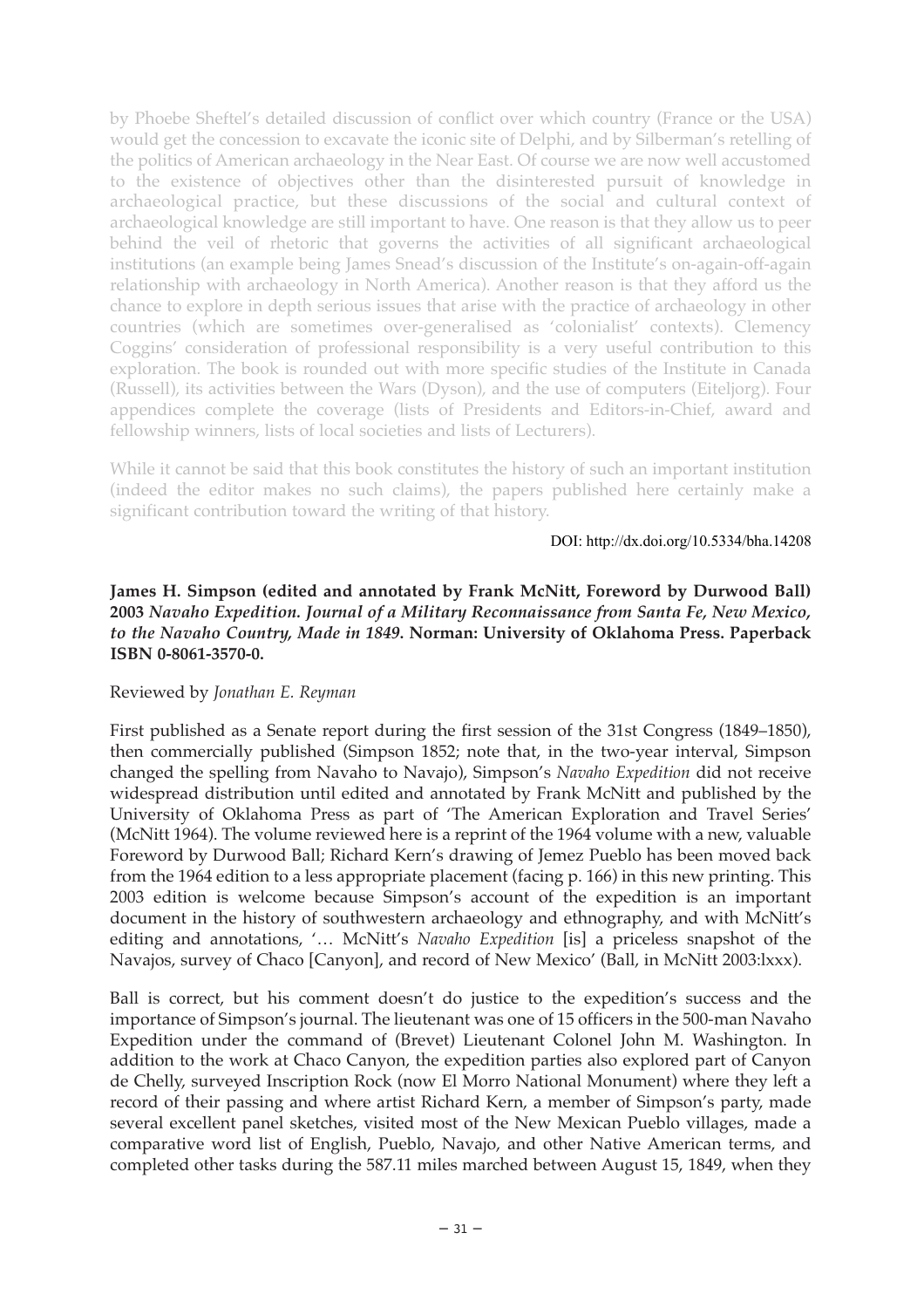left Santa Fe, and September 23, 1849, when they returned to the New Mexico capital. What makes these accomplishments all the more remarkable with regard to archaeology, ethnography, geology, and topography is that the undertaking was intended as a punitive expedition against the Navajos (and secondarily against the Utes) to stop their raiding of Rio Grande settlements.

One major reason for the expedition's success was the presence of Pueblo, Navajo, and Mexican Indians who served as guides, scouts, and members of the volunteer militia (pp. lxx–lxxix). This meant that the expedition was not traveling blind; these men knew their country, especially where water and grazing for the animals were to be found – critical resources in the arid Southwest. They also gave the expedition entry into the Pueblos, where Simpson made and recorded some of his most important observations, and they were an obvious factor in Simpson's ability to compile his comparative word list. One of the more important men was Carravahal, a Mexican guide who joined the expedition at San Ysidro on August 23rd. Reliable both as a guide and informant, Carravahal provided Simpson with the names of the Chacoan ruins – Pueblo Pintado, Hungo Pavie (now spelled Hungo Pavi), and others – that are still used today (p. lxxvii).

Ball's Foreword accomplishes several important things. McNitt's original Introduction discusses in detail the history of the expedition, beginning with the rationale for it, how it was conducted, presents some biographical information in Simpson and other personnel, and briefly discusses what occurred after Simpson returned. Ball puts the expedition in the larger contexts of Frederick Jackson Turner's 'frontier nationalism' argument and that of Manifest Destiny. Ball notes, 'Lieutenant Simpson's journal is an artifact of United States Manifest Destiny' (p. lxxxiv) and then explains this in the pages that follow.

McNitt's Introduction contains a biographical sketch of Simpson (pp. lviii–lxii), to which Ball adds more information that is useful for understanding the lieutenant. Both note that Simpson did not like the Southwest – its food, people, scenery; nonetheless, this did not prevent him from making the thorough and accurate observations that he put in his reports, with positive consequences both for himself and for American archaeology. As McNitt notes in his Introduction (p. lix), 'And yet, paradoxically [given his dislike of the Southwest], the only events that lift him from the obscurity of a long career as a builder of roads and supervisor of harbor improvements are the achievements resulting from his brief three and one-half years in the West.' To which Ball adds, 'Although Simpson, a conservative easterner and devout Episcopalian, despised New Mexico, his experience launched him on a distinguished army career as a western explorer … and … as a railroad builder' (p. lxxxviii). As for archaeology and ethnography, the importance of Simpson's accomplishment is reflected in the numerous citations of his journal by prominent southwestern scholars such as Bandelier (Lange and Riley 1966:258), Judd (1954:4–6), Parsons (1925:75–76), and Pepper (1927:14–15, 25). For Bandelier, Simpson's notes on Jemez Pueblo were a significant source of information as early as 1880.

Finally, Ball provides a brief biographical account of McNitt (pp. lxxx–lxxxiii) that complements McNitt's discussion, in his Introduction, of how he came to edit Simpson's journal. Of note is that McNitt edited and annotated Simpson's journal and did the research for other books (e.g., McNitt 1957, 1962) while an active journalist and a Massachusetts newspaper owner (*Southbridge Evening News*). With this as background, let's consider what makes Simpson's journal so important to the history of southwestern archaeology and ethnography.

The first Pueblo visited was Santo Domingo, followed by Jemez. There a camp was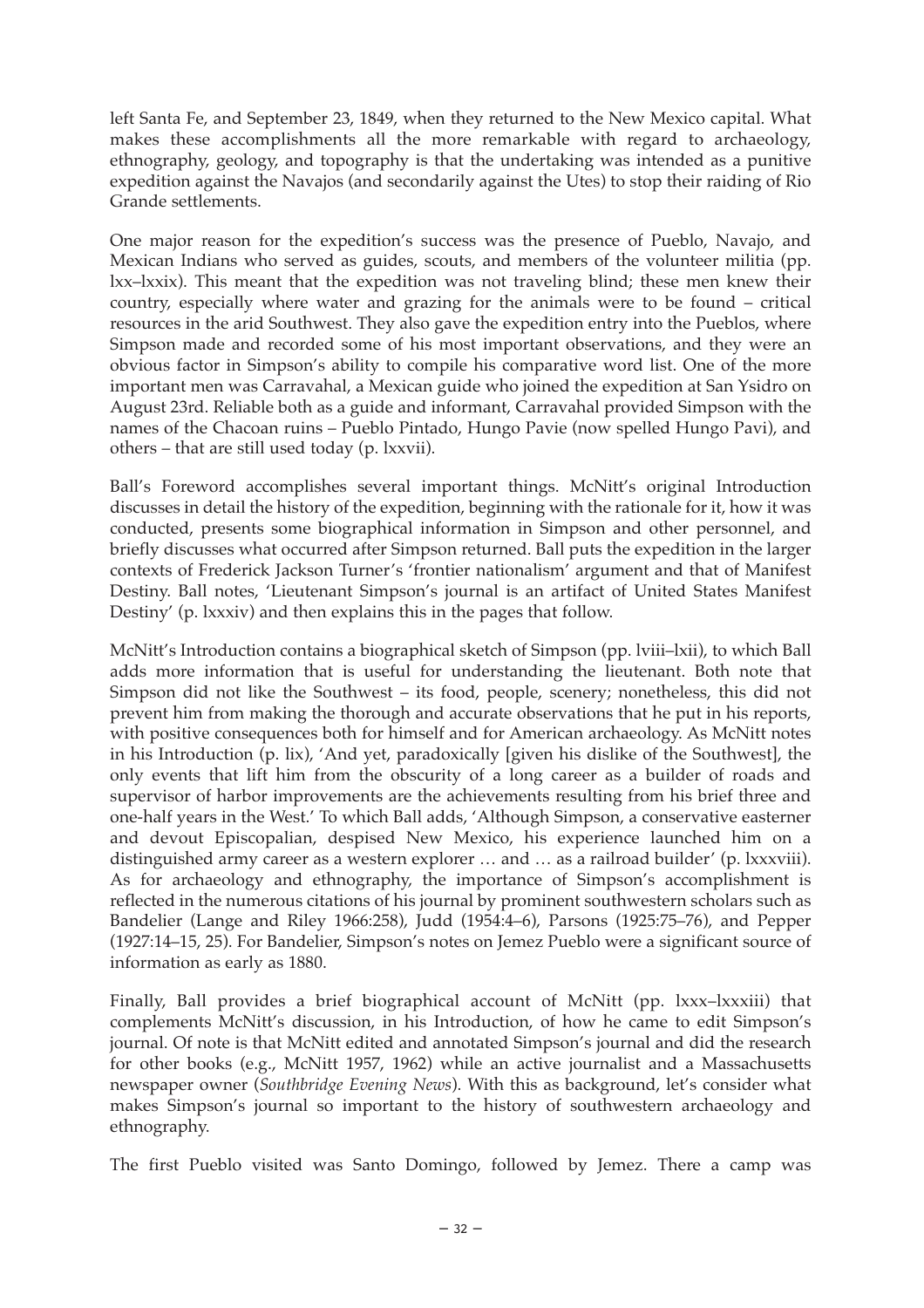established for several days from which the party reconnoitered the surrounding area. Simpson's descriptions of Pueblo architecture and Richard Kern's drawings are historically important because the villages then had many two-story sections, whereas today they are mostly a single story high. The descriptions of Pueblo clothes and behaviors are similarly useful, both in their own right and for comparative purposes. At Santo Domingo, for instance, Simpson describes the production of paper bread that we, today, using the Hopi term, refer to as *piki* or *piiki*. *Piiki* was and is a common food at Hopi and Zuni ceremonies, but I have never had it or even seen it at Santo Domingo. Simpson's account of its production there is one of many examples of culture change that occurred since the mid-19th century.

As the expedition moved on they reached Pueblo Pintado and then the ruins in Chaco Canyon, per se, where Simpson provides the first published descriptions of the sites, notes the presence of rock art, and Kern makes the first drawings. After Pueblo Pintado, they visited *Weje-gi* (Wijiji), *Mesa Fachada* (Fajada Butte), *Una Vida*, *Hungo Pavie* (Hungo Pavi), *Chettro Kettle* (Chetro Ketl), *Pueblo Bonito*, *Pueblo del Arroyo*, and finally *Peñasca Blanca* (Peñasco Blanco).

Simpson's descriptions of the tabular sandstone masonry, his estimates of room numbers (e.g., p. 47: 641–800 for Pueblo Bonito), the numbers of *estufas* (kivas), and other details are quite accurate, especially considering that the nine-man party did not clear away the debris or excavate other than to determine the depth of the masonry footings at Pueblo Pintado (more than two feet; p. 39). Simpson notes the probable presence of a quarry area behind (north?) of their camp from which the sandstone for Pueblo Pintado was obtained. He reports that the Chaco River was flowing – eight feet wide and a foot and one-half deep (p. 42) – but, curiously, makes no mention of the arroyo that is present today and was there when the Hyde Exploring Expedition began its work in 1896 (Pepper 1927). Yet, that Pueblo del Arroyo was so-named by Carravahal on August 28, 1849, when Simpson's party reached the site, is evidence that the arroyo must have been present.

Kern was an artist, not an architect, and his drawings of the ruins and scenery are more impressionistic than precise. Nevertheless, one has no trouble identifying Pueblo Pintado (facing p. 48) and other sites from his drawings, and his drawing of a restored Hungo Pavi (facing p. 97) is quite similar to renderings by later illustrators. This is, perhaps the place to note one of the shortcomings of this reprint: Kern's drawing of Pueblo Pintado and Hungo Pavi, as presented here, are significantly darker and less clear than in the 1964 edition. Important details such as the presence of windows and doorways in the 1964 print of Pueblo Pintado are almost entirely obscured by the dark tone of the print is this 2003 edition. This is a serious loss of information. The same occurs with Kern's drawings of Zuni and Inscription Rock, both of which lose clarity and details in the new edition.

Simpson provides translations of the carved inscriptions found at Inscription Rock. McNitt notes (p. 134, footnotes 154–155) that we now have more accurate translations of some of the inscriptions. But Simpson's record, and Kern's accompanying drawings are primary data and especially important because some inscriptions are now almost illegible.

Kern's impressionistic drawing of Zuni seems, at first glance, to overemphasize the topographic importance of the Zuni 'sacred mountain' on the east side of the pueblo, a large mesa known as *Dowa Yallane*. But as those who have worked at Zuni know, the importance of this landform cannot be overemphasized from the Zuni religious perspective. Among other things, *Dowa Yallane* is the location of several shrines, including that of the Zuni war gods. Did Kern know the importance to Zuni of *Dowa Yallane*? We have no evidence that he did. Simpson mentions the mesa only in passing, noting that he hoped to climb it but was unable in the time allotted to him (p. 120).